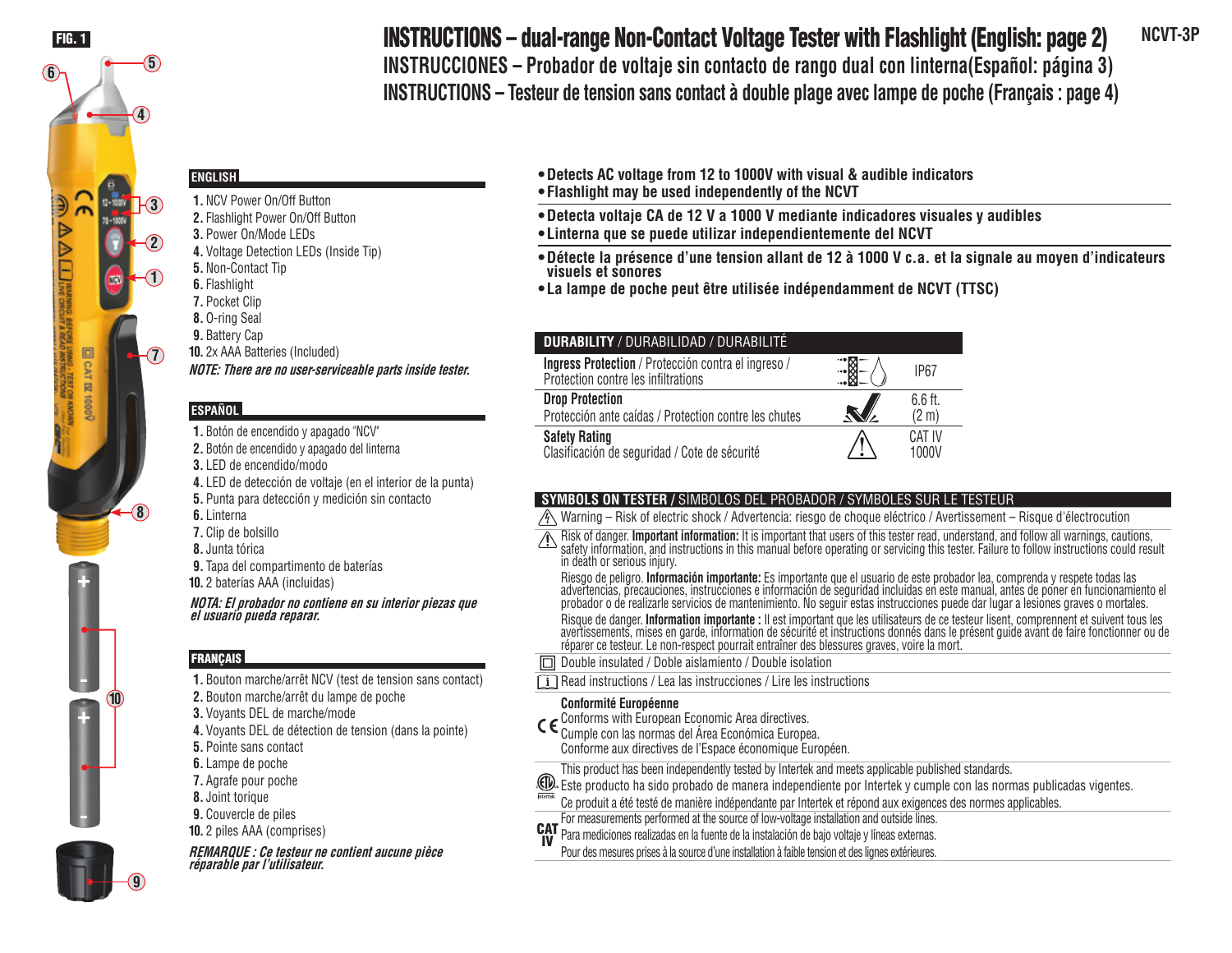# **GENERAL SPECIFICATIONS**

The Klein Tools NCVT-3P is a dual-range non-contact voltage tester (NCVT) with flashlight. It can detect voltage from 70 to 1000V AC  $(Mode'1)$ , or from 12 to 1000V AC (Mode 2) for low voltage and higher sensitivity.

- **• Environment:** Indoor or outdoor
- **• Measurement Range: Mode 1:** 70 to 1000V AC **Mode 2:** 12 to 1000V AC
- **• Frequency Range:** 50 to 500 Hz
- **• Batteries:** 2x AAA 1.5V Alkaline
- **• Operating and Storage Altitude:** Up to 6562 ft. (2000 m)
- **• Operating and Storage Temp:** 14**°** to 122**°**F (-10**°** to 50**°**C)
- **• Relative Humidity:** <95% non-condensing
- **• Dimensions:** 6.0" x 0.96" x 1.16" (152 x 24 x 29 mm)
- **• Weight:** 2.5 oz. (72 g) including batteries
- **• Pollution degree:** 2
- **• Safety Rating:** CAT IV 1000V AC
- **• Drop Protection:** 6.6 ft. (2 m)
- **• Ingress Protection:** IP67
- **• Standards:** EN61010-1:2010, EN61010-2-030:2010,
	- EN61326-1:2013, EN61326-2-2:2013.
	- **CON** Conforms to UL STD. 61010-1, 61010-2-030
	- **Certified to** CSA STD. C22.2 No. 61010-1, 61010-2-030. 5001748

Specifications subject to change.

# **FUNCTION BUTTONS**

# **NCV POWER ON/OFF BUTTON 1**

To activate the Non-Contact Voltage Testing feature, press and release the NCV Power button **1** . All LEDs will illuminate during self-test, then the tester will emit a single beep, one of the Power ON LEDs **3** will illuminate **3** indicating which NCVT mode is active (see OPERATING INSTRUCTIONS), and a green light will illuminate in the tip **4** . To power-OFF the tester, press and hold the NCV Power button **1** . The tester will emit a double beep.

**NOTE:** The tester will automatically power-OFF following 4 minutes of inactivity to conserve battery life.

# **FLASHLIGHT ON/OFF BUTTON 2**

Press the Flashlight Power Button **2** to turn on the flashlight. Press again to turn off the flashlight.

**NOTE:** The flashlight will automatically power-off after 20 minutes to conserve battery life

# **WARNINGS**

#### **To ensure safe operation and service of the tester, follow these instructions. Failure to observe these warnings can result in severe injury or death.**

- Risk of electric shock and burn. Contact with live circuits could result in death or serious injury.
- Use caution with voltages above 25V AC as a shock hazard may exist.
- A blinking LED or a steadily illuminated LED in the tip and audible beeps indicate presence of voltage. If no indication, voltage could still be present.
- Before and after each use, verify operation by testing a known working circuit that is within the rating of this unit.
- Never assume neutral or ground wires are de-energized. Neutrals in multi-wire branch circuits may be energized when disconnected and must be retested before handling.
- The tester **WILL NOT** detect voltage if:
	- The wire is shielded.
	- The operator is not grounded or is otherwise isolated from an effective earth ground. • The voltage is DC.
- The tester **MAY NOT** detect voltage if:
- The user is not holding the tester.
- The user is insulated from the tester with a glove or other materials.
- The wire is partially buried or in a grounded metal conduit.
- The tester is at a distance from the voltage source.
- The field created by the voltage source is being blocked, dampened, or otherwise interfered with.
- The frequency of the voltage is not a perfect sine wave between 50 and 500Hz.
- The tester is outside of operating conditions (listed in Specifications section).
- Operation may be affected by differences in socket design and insulation thickness and type.
- In bright light conditions, the LED visual indicators will be less visible.
- When powered-ON, one of the "power-ON" LED's will be illuminated, and a green light will illuminate the tip. DO NOT USE TESTER UNLESS ONE OF THE "POWER-ON" LEDs IS ILLUMINATED.
- Do not use if tester appears damaged or is not operating properly. If in doubt, replace the tester.
- Do not apply more than the rated voltage as marked on the tester (1000V).
- Do not apply to uninsulated hazardous live conductors.
- Detection above 70V AC in Mode 1, or above 12V AC in Mode 2 is specified under "normal" conditions as detailed below. The tester may detect at a different threshold at different conditions, or may not detect at all unless:
- The tip of the tester is within 0.25" (6 mm) of an AC voltage source radiating unimpeded
- The user is holding the body of the tester with his or her bare hand.
- The user is standing on or connected to earth ground.
- The air humidity is nominal (50% relative humidity non-condensing).
- The tester is held still.
- Always wear approved eye protection.
- Comply with local and national safety requirements.
- If this product is used in a manner not specified by the manufacturer, protection provided by the product may be affected.

# **CAUTION**

- **• DO NOT** attempt to repair this tester. It contains no serviceable parts.
- **• DO NOT** expose tester to extremes in temperature or high humidity.

# **OPERATING INSTRUCTIONS**

# **SELECTING VOLTAGE TESTING MODE**

NCVT-3P can detect voltage in two distinct modes, defined by the voltage ranges to which the tester is sensitive. Mode 1 detects 70 to 1000V AC, Mode 2 detects 12 to 1000V AC. With the tester powered-ON, successive presses of the NCV Power-ON button **1** will switch the tester between modes 1 and 2. The Power-ON indicator LED's **3** will indicate the currently active mode. The tester will power-ON in the mode that was most recently used.

# **OPERATING INSTRUCTIONS**

# **CHECKING FOR THE PRESENCE OF AC VOLTAGE**

- 1. Press NCV Power On/Off button. After performing a self-test, a green light will illuminate the tip when no voltage is detected.
- 2. Prior to use, test on a known live circuit to verify tester functionality.
- 3. Place tip of the tester **5** near AC voltage. If voltage is present, the unit will emit audible beeps and the LEDs in the tip **4** will illuminate:

| <b>Mode</b>                      | Power-On<br><b>LED Color</b> | 12 to 70V AC                                                     | >70 to 1000V AC                                                               |
|----------------------------------|------------------------------|------------------------------------------------------------------|-------------------------------------------------------------------------------|
| Mode 1<br>$170 - 1000V$<br>Range | Red                          | I No illumination, no<br>sound                                   | Red LED in tip $(4)$<br>illuminated, continuous<br>audible beep               |
| Mode 2<br>$12 - 1000V$<br>Range  | Blue                         | Blue LED in tip $\left($ 4)<br>blinking, pulsing<br>audible beep | Red LED in tip $\left($ <b>4</b> )<br>illuminated, continuous<br>audible beep |

**NOTE:** In Mode 2, the tester is more sensitive to high voltage sources and electrically noisy environments. It is recommended to set the tester to operate in Mode 1 when expected voltages are above 70V AC.

# **SILENT OPERATION**

To activate silent operation, power-ON by pressing and holding the NCV Power-ON button **1** for more than 2 seconds. Power-ON in this manner each time silent operation is desired.

# **MAINTENANCE**

# **BATTERY REPLACEMENT**

When the battery is low, the unit will power-on with a blinking red LED **3** ; at this point the NCVT-3P will disable the flashlight functionality to conserve battery function for voltage detection.

- 1. Unscrew the battery cap **9** and remove/recycle spent batteries. 2. Install two new AAA batteries. Note proper polarity.
- 3. Screw battery cap tightly to ensure a tight seal with the O-Ring **8** .

# **CLEANING**

Be sure tester is turned off and wipe with a clean, dry lint-free cloth. **Do not use abrasive cleaners or solvents.**

# **STORAGE**

Remove the batteries when not in use for a prolonged period of time. Do not expose to high temperatures or humidity. After a period of storage in extreme conditions exceeding the limits mentioned in the General Specifications section, allow the tester to return to normal operating conditions before using.

# **DISPOSAL / RECYCLE**



Do not place equipment and its accessories in the trash. Items must be properly disposed of in accordance with local regulations. Please see **www.epa.gov** or **www.erecycle.org** for additional information.

# **CUSTOMER SERVICE**

**KLEIN TOOLS, INC.** 450 Bond Street, Lincolnshire, IL 60069 1-800-553-4676 **customerservice@kleintools.com www.kleintools.com**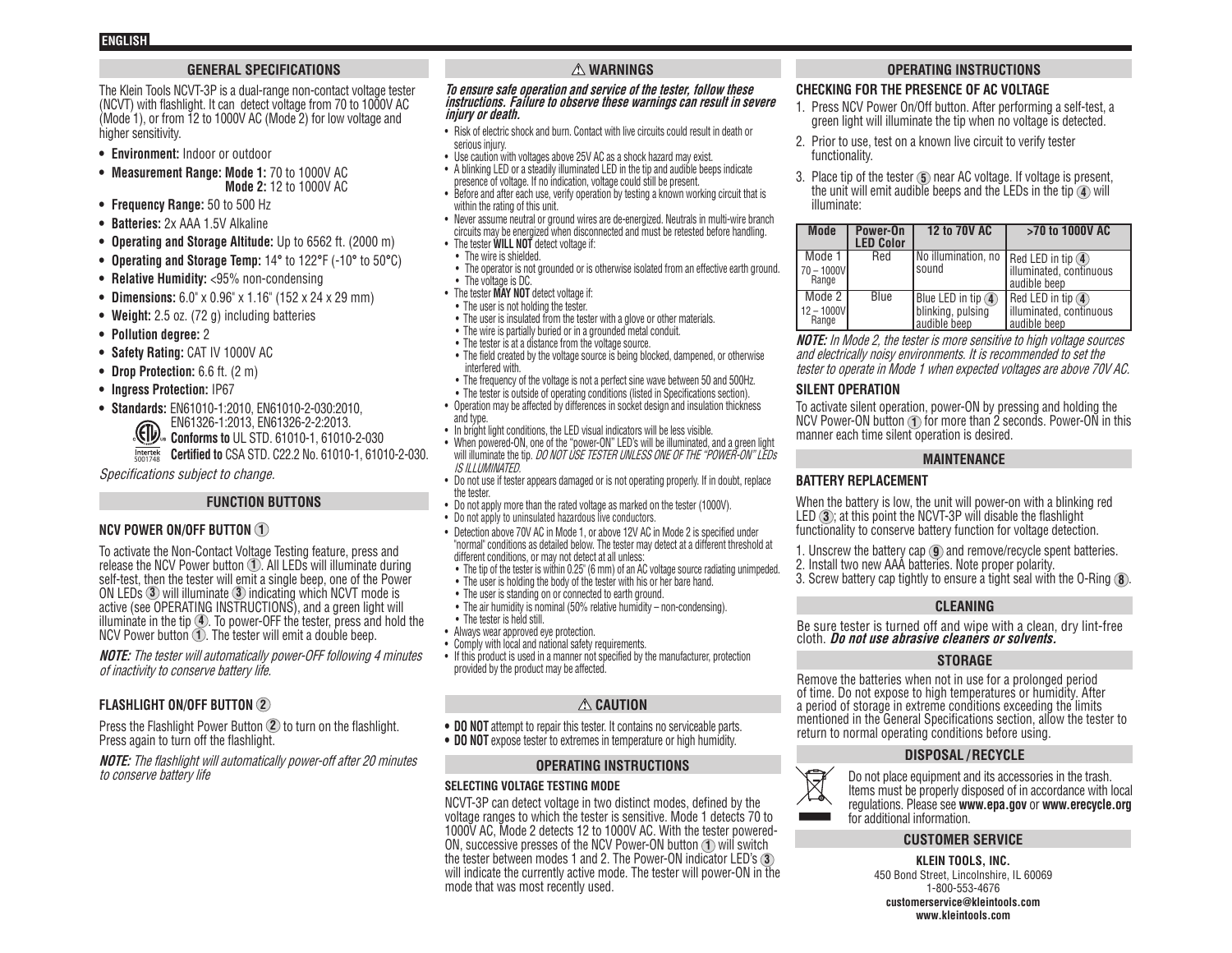#### **ESPECIFICACIONES GENERALES**

El NCVT-3P de Klein Tools es un probador de voltaje sin contacto (NCVT) de doble rango con linterna. El probador puede detectar voltajes de 70 a 1000 V CA (modo 1) o de 12 a 1000 V CA (modo 2) para un menor voltaje y mayor sensibilidad.

- **• Entorno:** interior o exterior
- **• Rango de medición: Modo 1:** 70 a 1000 V AC
	- **Modo 2:** 12 a 1000 V CA
- **• Rango de frecuencia:** 50 a 500 Hz
- **• Baterías:** 2 baterías alcalinas AAA de 1,5 V
- **• Altitud para correcto funcionamiento y almacenamiento:** hasta 6562' (2000 m)
- **• Temperatura de funcionamiento y almacenamiento:** 14 **°** a 122 **°**F (-10 **°** a 50 **°**C)
- **• Humedad relativa:** <95 %, sin condensación
- **• Dimensiones:** 6,0" × 0,96" × 1,16" (152 × 24 × 29 mm)
- **• Peso:** 2,5 oz (72 g) incluida la batería
- **• Grado de contaminación:** 2
- **• Clasificación de seguridad:** CAT IV 1000 V CA
- **• Protección ante caídas:** 6,6' (2 m)
- **• Protección contra el ingreso:** IP67
- **• Normas:** EN61010-1:2010, EN61010-2-030:2010,
	- EN61326-1:2013, EN61326-2-2:2013.

**ED Cumple con las** normas UL 61010-1, 61010-2-030 **Certificado según** las normas CSA C22.2 n.° 61010-1, Intertek<br>5001748

61010-2-030.

Especificaciones sujetas a cambios.

#### **BOTONES DE FUNCIONES**

# **BOTÓN DE ENCENDIDO Y APAGADO NCV 1**

Para activar la función de prueba de voltaje sin contacto, presione y suelte el botón de encendido NCV **1** . Durante la autoprueba se iluminarán todos los LED; posteriormente, el probador emitirá un solo pitido, uno de los LED de encendido **3** se iluminará **3** indicando cuál modo NCTV está activo (ver las INSTRUCCIONES DE FUNCIONAMIENTO) y una luz verde iluminará la punta **4**. Para apagar el probador, mantenga presionado el botón de encendido NCV **1** . El probador emitirá dos pitidos.

**NOTA:** El probador se apagará automáticamente después de 4 minutos de inactividad para preservar la vida útil de las baterías.

# **BOTÓN DE ENCENDIDO Y APAGADO DE LA LINTERNA 2**

Presione el botón de encendido de la linterna **2** para encenderla. Para apagarla, presione nuevamente el botón.

**NOTA:** Para conservar la vida útil de las baterías, la linterna se apagará automáticamente después de 20 minutos.

# **ADVERTENCIAS**

#### **Para garantizar el funcionamiento y servicio seguros del probador, siga estas instrucciones. El incumplimiento de estas advertencias puede provocar lesiones graves o la muerte.**

- Riesgo de choque eléctrico y quemaduras. El contacto con los circuitos activos podría provocar la muerte o lesiones graves.
- Tenga precaución con los voltajes superiores a 25 V CA, ya que podría existir riesgo de choque eléctrico.
- Un LED intermitente o fijo en la punta y la emisión de pitidos indican la presencia de voltaje. Aun cuando el instrumento no lo indique, es posible que haya voltaje.
- Antes y después de cada uso, verifique el funcionamiento realizando una prueba en un circuito activo que se encuentre dentro de la capacidad de esta unidad.
- Nunca suponga que los cables neutro y de puesta a tierra están desenergizados. Los neutros en circuitos derivados de cables de múltiples alambres pueden estar energizados aunque estén desconectados y deben volver a probarse antes de manipularlos.
- El probador **NO** detectará voltaje en las siguientes situaciones:
- Si el cable está blindado.
- Si el operador no está conectado a tierra o está aislado de alguna manera de una toma de tierra eficaz.
- Si el voltaje es de CD.
- El probador **POSIBLEMENTE NO** detecte voltaje en las siguientes situaciones: • Si el usuario no sostiene el probador.
- Si el usuario está aislado del probador mediante un guante u otro material.
- Si el cable está parcialmente enterrado o en un conducto de metal conectado a tierra.
- Si el probador se encuentra a cierta distancia de la fuente de voltaje.
- Si el campo creado por la fuente de voltaje está bloqueado, amortiguado o sometido a interferencia de alguna otra manera.
- Si la frecuencia de voltaje no es una onda sinusoidal perfecta entre 50 y 500 Hz. • Si el probador se encuentra fuera de las condiciones de funcionamiento (descritas
- en la sección Especificaciones). • El funcionamiento puede verse afectado por diferencias en el diseño de las tomas y el tipo y espesor del aislamiento.
- En condiciones de mucha luz, los indicadores visuales LED serán menos visibles.
- Al encenderse la unidad, se iluminará uno de los LED de "encendido" y una luz verde iluminará la punta. NO UTILICE EL PROBADOR A MENOS QUE UNO DE LOS LED DE "ENCENDIDO" ESTÉ ILUMINADO.
- No use el probador si parece dañado o si no funciona correctamente. Si tiene dudas, reemplace el probador.
- No aplique un voltaje nominal mayor al indicado en el probador (1000 V).
- No utilice en conductores activos peligrosos sin aislamiento.
- La detección de más de 70 V CA en el modo 1 o de más de 12 V CA en el modo 2 se especifica en condiciones "normales" como se indica a continuación. El probador puede detectar voltaje en un umbral diferente, en diferentes condiciones, o puede no detectar voltaje en absoluto a menos que:
- La punta del probador está dentro de 0,25" (6 mm) de una fuente de voltaje de CA que irradia sin impedimento.
- El usuario sostiene el cuerpo del probador con la mano descubierta.
- El usuario está parado sobre una toma de tierra o conectado a ella.
- La humedad del aire es de valor nominal (50 % de humedad relativa, sin condensación).
- El probador se sostiene firmemente para mantenerlo inmóvil.
- Siempre debe usar protección para los ojos aprobada.
- Cumpla con los requisitos locales y nacionales de seguridad.
- Si este producto se usa de una manera contraria a lo especificado por el fabricante, la protección proporcionada por el producto puede verse afectada.

# **PRECAUCIÓN**

- **• NO** intente reparar el probador. Incluye piezas no reparables.
- **• NO** exponga el probador a condiciones de temperatura extrema o de humedad alta.

#### **INSTRUCCIONES DE FUNCIONAMIENTO**

#### **SELECCIÓN DEL MODO DE PRUEBA DE VOLTAJE**

El NCVT-3P puede detectar voltaje en dos modos diferentes, definidos en función de los rangos de voltaje que el probador es capaz de detectar. El modo 1 detecta voltajes de 70 a 1000 V CA; el modo 2, voltajes de 12 a 1000 V CA. Si el probador está funcionando y se presiona varias veces el botón de encendido NCV **1**, se alternará entre los modos 1 y 2. El LED indicador de encendido **3** señalará el modo activo. El probador se encenderá en el último modo que se haya utilizado.

#### **INSTRUCCIONES DE FUNCIONAMIENTO**

#### **VERIFICACIÓN DE PRESENCIA DE VOLTAJE CA**

- 1. Presione el botón de encendido y apagado NCV. Después de realizar una autoprueba, una luz verde iluminará la punta cuando no se detecta ningún voltaje.
- 2. Antes de utilizar el probador, realice pruebas en un circuito activo para comprobar que funcione correctamente.
- 3. Coloque la punta del probador **5** cerca del voltaje CA. Si se detecta voltaje, la unidad emitirá pitidos y se encenderá un LED en la punta **4** :

| <b>Modo</b>               | l Color del LED I<br>de encendido | 12 a 70 V CA          | > 70 a 1000 V CA                                            |
|---------------------------|-----------------------------------|-----------------------|-------------------------------------------------------------|
| Modo 1                    | Roio                              | No hay ningún LED     | LED rojo iluminado en la                                    |
| Rango de<br>70 - 1000 V l |                                   | iluminado ni pitidos  | punta (4), pitido continuo                                  |
| Modo 2                    | Azul                              | LED azul intermitente | LED rojo iluminado en la                                    |
| Rango de<br>12 - 1000 V l |                                   | pitido intermitente   | iluminado en la punta $(4)$ , punta $(4)$ , pitido continuo |

**NOTA:** En el modo 2, el probador es más sensible a las fuentes de alto voltaje y a los entornos con ruido eléctrico. Se recomienda configurar el probador para que funcione en el modo 1 cuando se esperan voltajes superiores a 70 V CA.

#### **FUNCIONAMIENTO EN MODO SILENCIOSO**

Para activar el modo silencioso, mantenga presionado el botón de encendido NCV **1** durante más de 2 segundos. Encienda el probador de esta manera cada vez que desee hacerlo funcionar en modo silencioso.

#### **MANTENIMIENTO**

#### **REEMPLAZO DE LAS BATERÍAS**

Cuando las baterías tienen poca carga, la unidad se encenderá con un LED rojo intermitente **3** ; en este punto, el NCVT-3P desactivará la funcionalidad de la linterna, con el fin de ahorrar batería para la función de detección de voltaje.

- 1. Desenrosque la tapa del compartimiento de las baterías **9** , y retire y envíe las baterías agotadas a reciclaje.
- 2. Instale dos baterías AAA nuevas. Tenga en cuenta la polaridad correcta.
- 3. Enrosque la tapa del compartimiento de las baterías firmemente para garantizar un cierre estanco con la junta tórica **8** .

#### **LIMPIEZA**

Asegúrese de que el probador esté apagado y límpielo con un paño limpio y seco que no deje pelusas. **No utilice solventes ni limpiadores abrasivos.**

#### **ALMACENAMIENTO**

Retire las baterías si no va a utilizar el instrumento durante un tiempo prolongado. No lo exponga a la humedad ni a altas temperaturas. Luego de un período de almacenamiento en condiciones extremas que sobrepasen los límites mencionados en la sección Especificaciones generales, deje que el probador vuelva a las condiciones de funcionamiento normales antes de utilizarlo.

#### **ELIMINACIÓN/RECICLAJE**



No arroje el equipo ni sus accesorios a la basura. Los elementos se deben desechar correctamente de acuerdo con las regulaciones locales. Visite **www.epa.gov** o **www.erecycle.org** para obtener más información.

#### **SERVICIO AL CLIENTE**

**KLEIN TOOLS, INC.** 450 Bond Street, Lincolnshire, IL 60069 1-800-553-4676 **customerservice@kleintools.com www.kleintools.com**